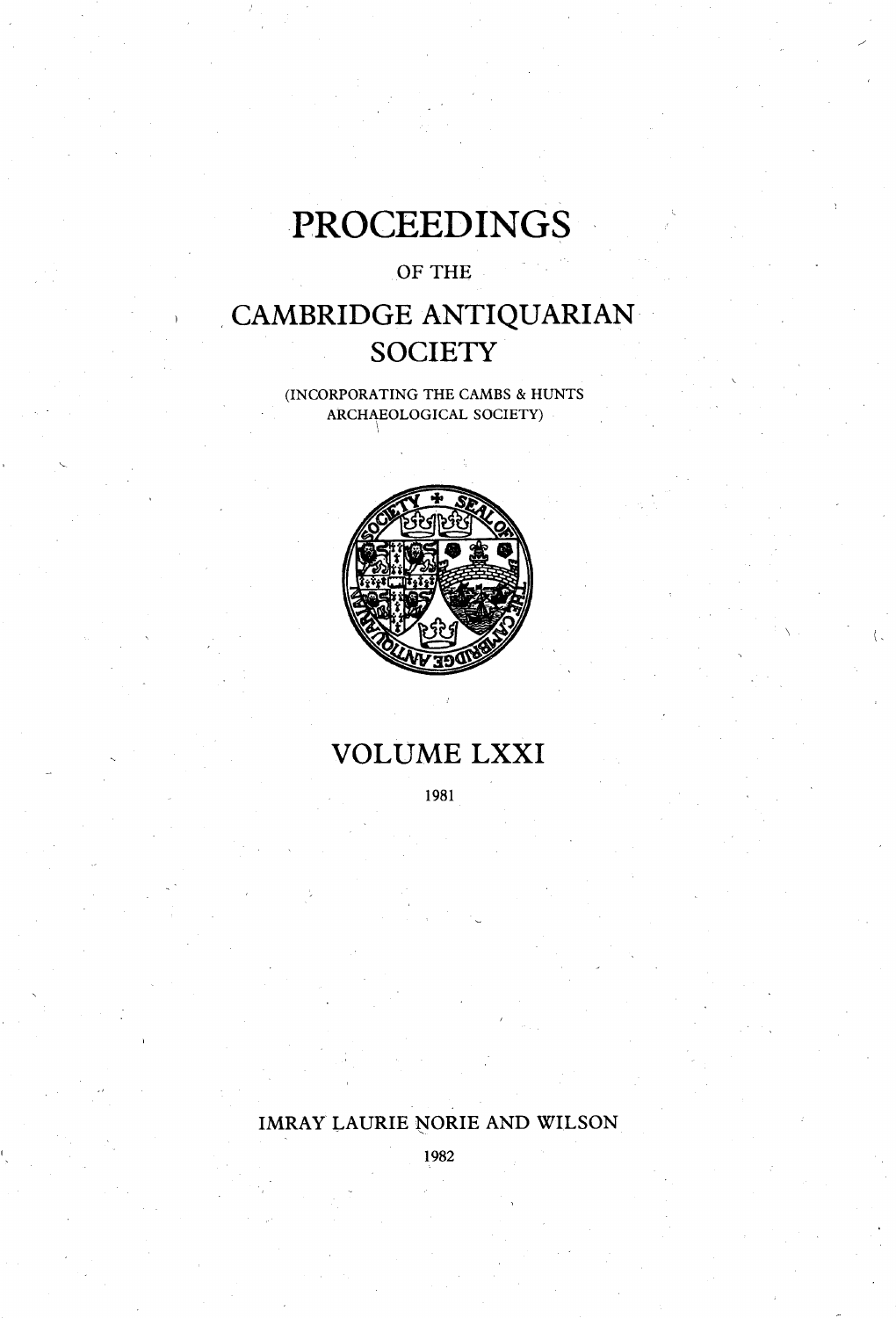## PROCEEDINGS OF THE CAMBRIDGE ANTIQUARIAN SOCIETY

### (INCORPORATING THE CAMBS & HUNTS ARCHAEOLOGICAL SOCIETY)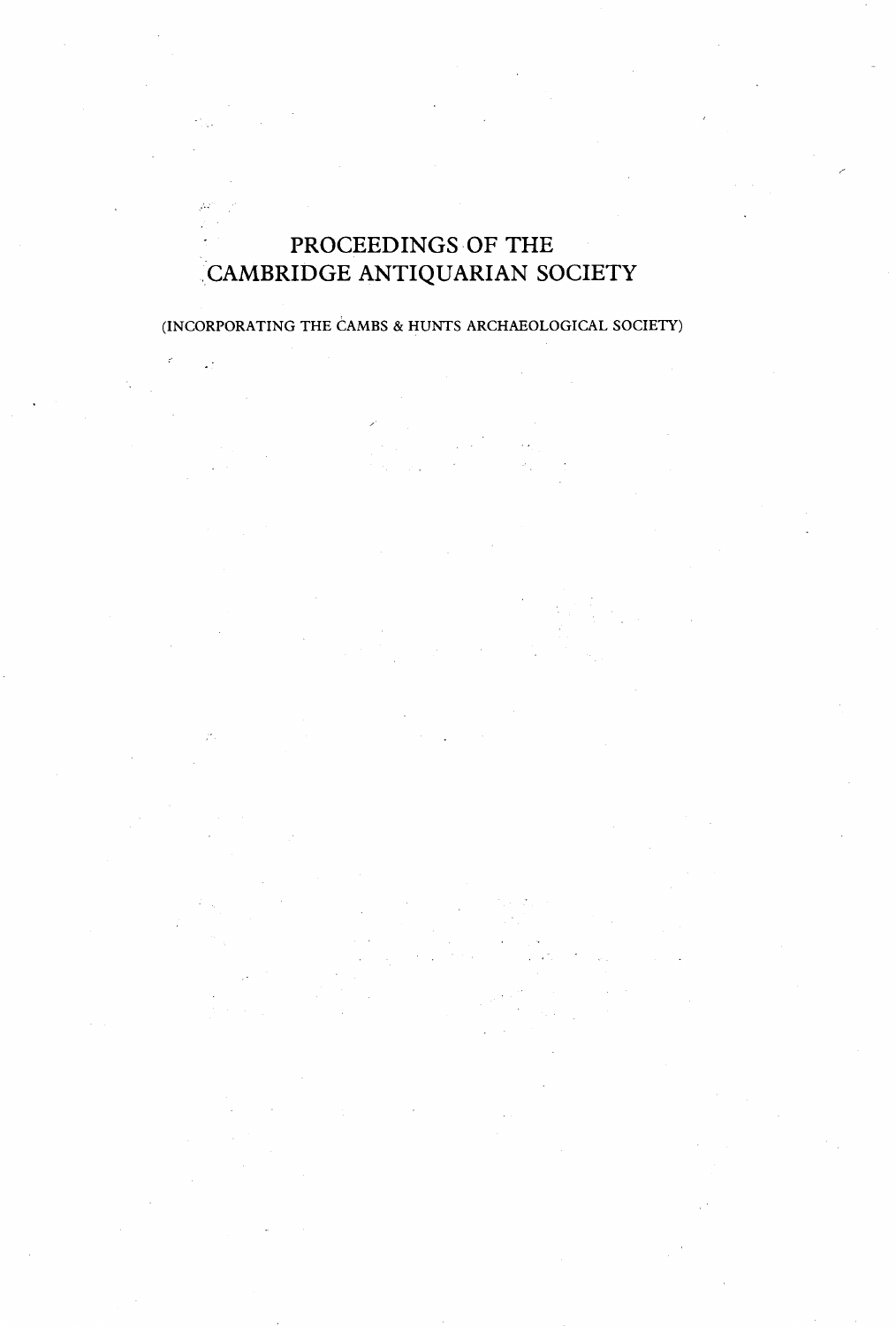$\label{eq:2} \frac{1}{2} \int_{\mathbb{R}^3} \frac{1}{\sqrt{2}} \, \frac{1}{\sqrt{2}} \, \frac{1}{\sqrt{2}} \, \frac{1}{\sqrt{2}} \, \frac{1}{\sqrt{2}} \, \frac{1}{\sqrt{2}} \, \frac{1}{\sqrt{2}} \, \frac{1}{\sqrt{2}} \, \frac{1}{\sqrt{2}} \, \frac{1}{\sqrt{2}} \, \frac{1}{\sqrt{2}} \, \frac{1}{\sqrt{2}} \, \frac{1}{\sqrt{2}} \, \frac{1}{\sqrt{2}} \, \frac{1}{\sqrt{2}} \, \frac{1}{\sqrt{2}} \, \frac$  $\mathcal{L}_{\text{max}}$  ,  $\mathcal{L}_{\text{max}}$  $\hat{\phi}_\mathrm{S}$  $\label{eq:2} \frac{1}{\sqrt{2\pi}}\sum_{i=1}^n\frac{1}{\sqrt{2\pi}}\int_{0}^1\frac{1}{\sqrt{2\pi}}\left(\frac{1}{\sqrt{2\pi}}\right)^2\frac{1}{\sqrt{2\pi}}\frac{1}{\sqrt{2\pi}}\frac{1}{\sqrt{2\pi}}\frac{1}{\sqrt{2\pi}}\frac{1}{\sqrt{2\pi}}\frac{1}{\sqrt{2\pi}}\frac{1}{\sqrt{2\pi}}\frac{1}{\sqrt{2\pi}}\frac{1}{\sqrt{2\pi}}\frac{1}{\sqrt{2\pi}}\frac{1}{\sqrt{2\pi}}\frac{1}{\sqrt{2\pi$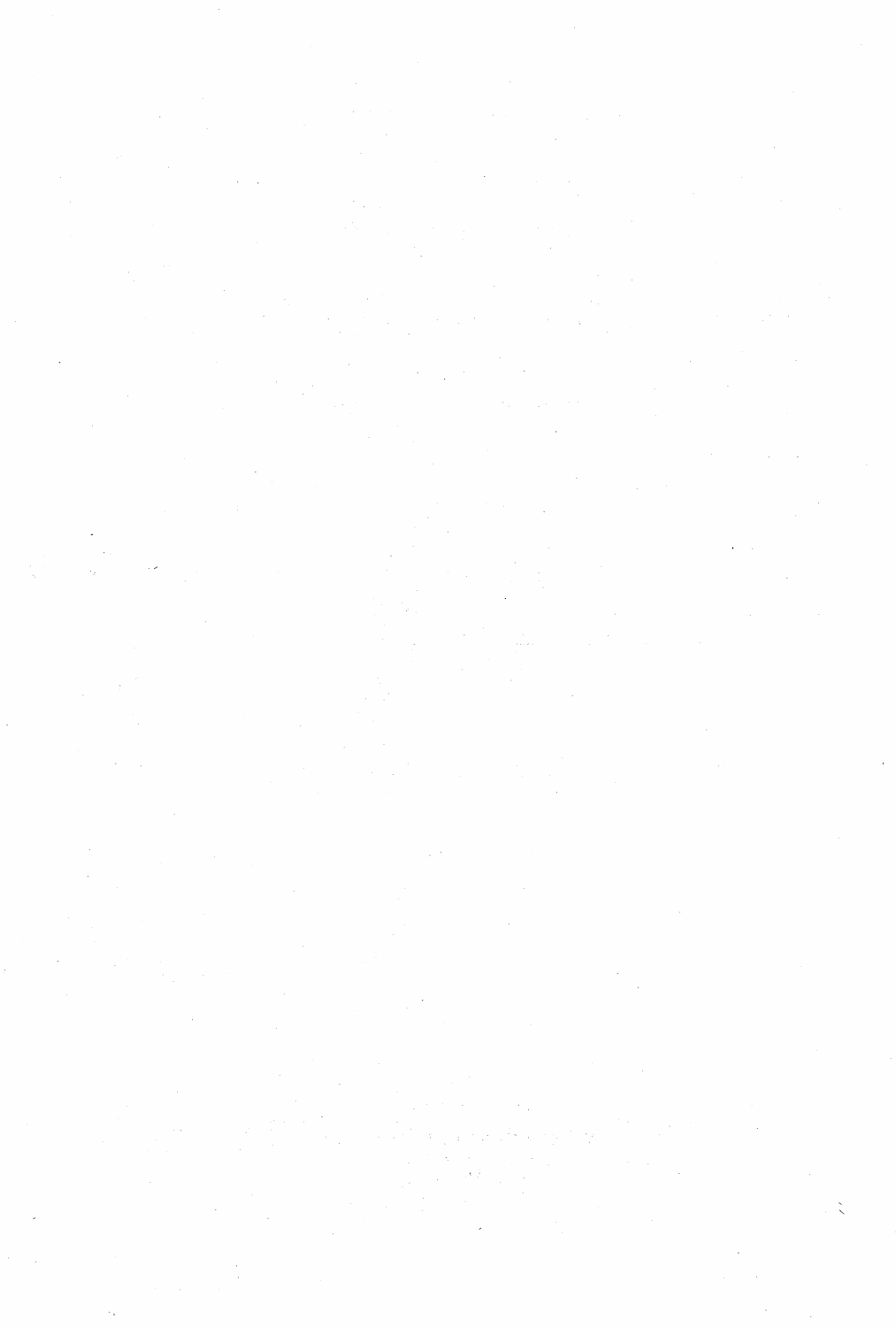# PROCEEDINGS

## OF THE

# CAMBRIDGE ANTIQUARIAN **SOCIETY**

(INCORPORATING THE CAMBS & HUNTS ARCHAEOLOGICAL SOCIETY)



## VOLUME LXXI

1981

## IMRAY LAURIE NORIE AND WILSON

1982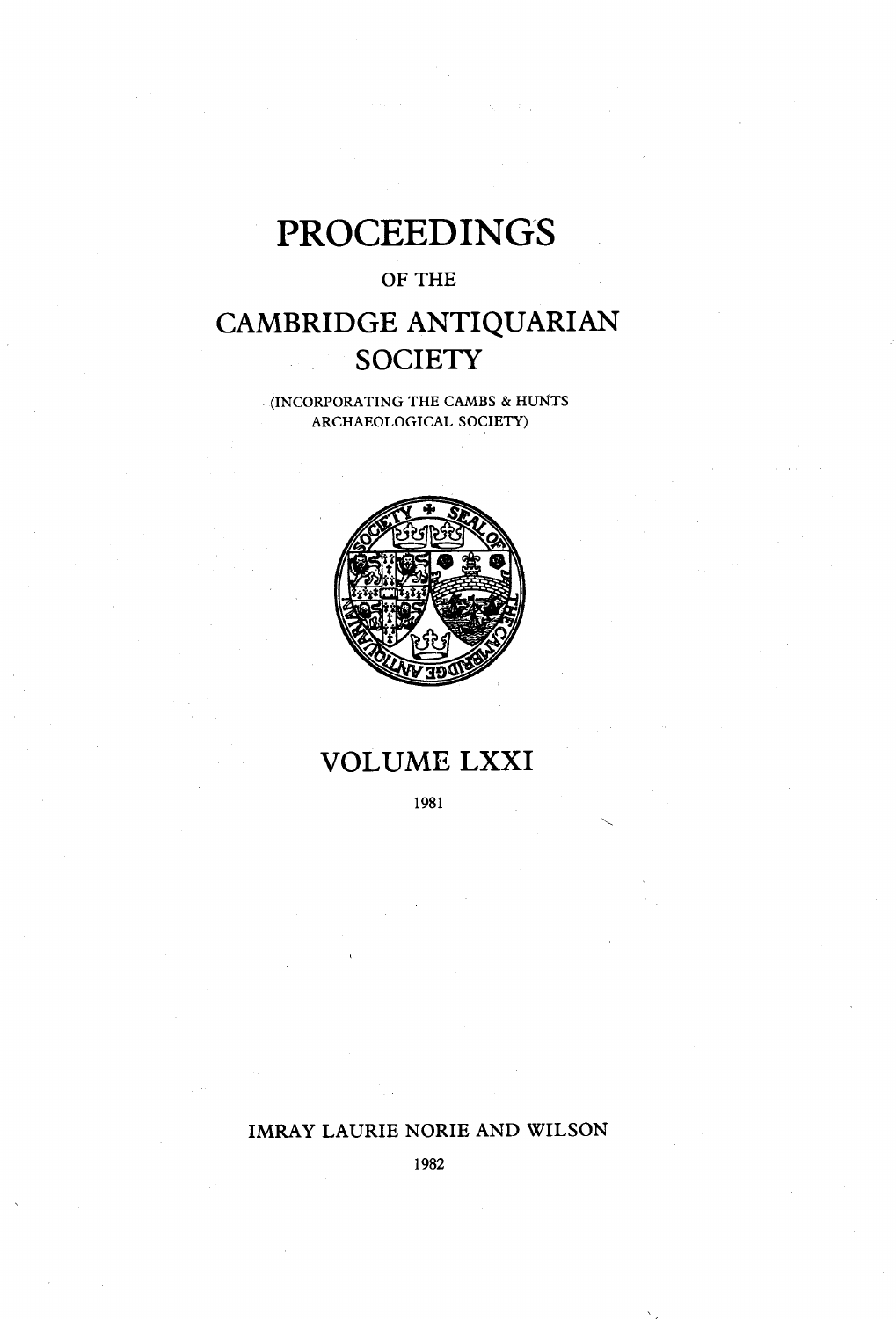#### Published for the Cambridge Antiquarian Society (incorporating the Cambs and Hunts Archaeological Society) by Imray Laurie Norie and Wilson Ltd, Wych House, Saint Ives, Huntingdon

ISSN 0309-3606

 $\mathbb{C}^3$ 

**IFTES**<br>UNIVERSITY PRINTING SERVICES · CAMBRIDGE

*-I*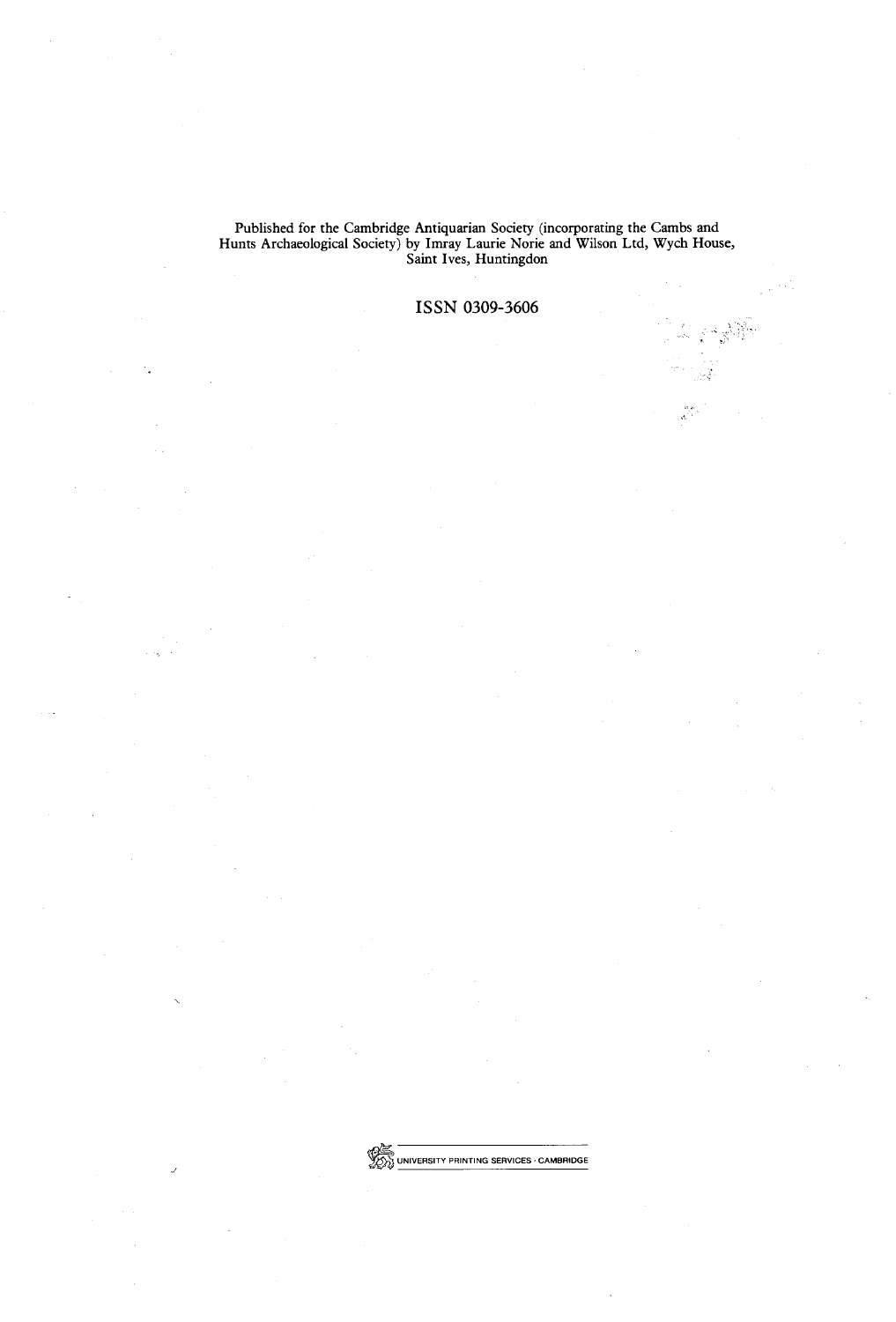## **CONTENTS**

'V

V

*page* 

| Officers and Council of the Society, 1980-81                                                                        | <b>vi</b>     |
|---------------------------------------------------------------------------------------------------------------------|---------------|
| The Cambridge Antiquarian Society's Collections, 2<br><b>JOHN PICKLES</b>                                           | viii          |
| Field Officers' Reports                                                                                             | $i\mathbf{x}$ |
| Cambridge Archaeology Field Group: Report 4                                                                         | xiii          |
| The M11 Western By-pass: Three Sites near Cambridge<br>1. Obelisk Kilns, Harston<br>JOYCE PULLINGER and C. J. YOUNG | 1             |
| 2. Lingey Fen, Haslingfield                                                                                         | 25            |
| JOYCE PULLINGER. VERYAN HEAL and A. J. LEGGE<br>3. Edmundsoles, Haslingfield<br>T. E. and M. MILLER                 | 41            |
| Two Radio-carbon Dates from the Cremation Pit at Pilsgate, near Barnack<br><b>FRANCIS PRYOR</b>                     | 73            |
| A Buried Peat Band at Manea, Cambs<br>DAVID HALL and ROY SWITSUR                                                    | 75            |
| Romano-British Salt Production on the Western Fen-edge: a Re-assessment<br>DAVID GURNEY                             | 81            |
| A Saxon Glass Beaker from Dry Drayton, Cambs<br>D. B. HARDEN and ALISON TAYLOR                                      | 89            |
| Recent Discoveries in Gonville and Caius College, Cambridge<br>HUGH RICHMOND, CATHERINE HALL and ALISON TAYLOR      | 95.           |
| Index                                                                                                               | 111           |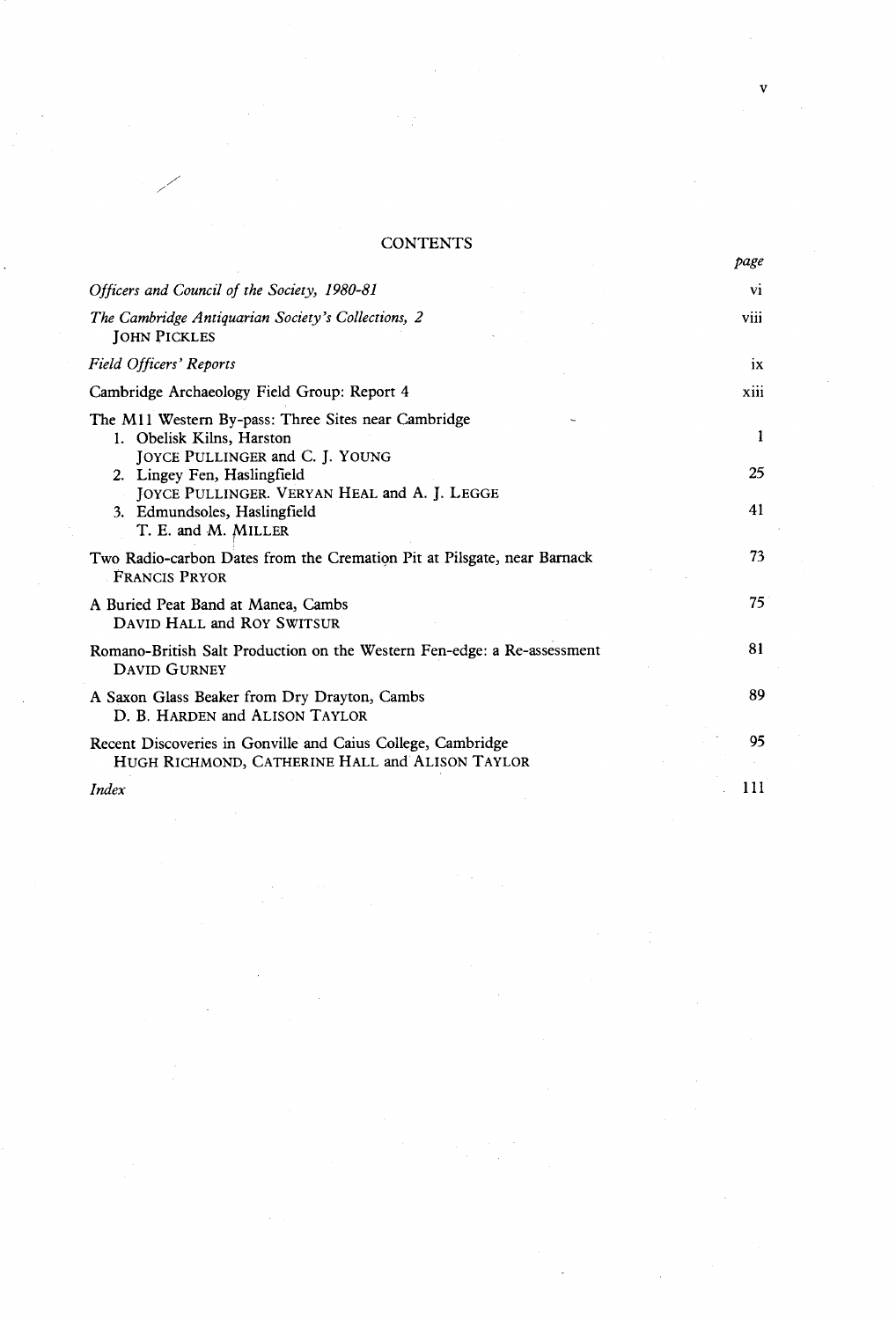### A SAXON GLASS BEAKER FROM DRY DRAYTON, CAMBS\*

### 1. GLASS BEAKER FROM THE A604 ROAD, NEAR DRY DRAYTON, CAMBRIDGESHIRE

### D. B. HARDEN

### *Description* (Plate 1)

Beaker; body and most of trailing bluish-green, but one pale yellow zigzag trail in upper criss-crossing band. Intact, except for one slanting internal crack, *c. 6* cm long, low down on body; bubbly and streaky, with black impurities; no visible weathering.

Vertical rim, lip thickened and rounded in flame; walls taper gently down to level of uppermost horizontal trailing, below which they taper even more gently down to lowest horizontal trailing, whence they curve more rapidly inward to smallish bottom, flattened on a marver, near edge of which part of ring pontil-wad is still *in situ.* 

From about *4.5* cm below rim to *2.5* cm above bottom are four spaced-out groups of horizontallywound spiral trails, nos. 1 and 3 of which (reading downward) are fourfold with overlapping ends and nos. 2 and 4 are similar, but twofold. Linking nos. 1 and 2 and nos. 3 and 4 and overlying them are two bands each comprised of a pair of fourfold criss-crossing zigzags with 'wish-bone' pointed angles, one overlying the other. In the upper band a pale yellow zigzag overlies a bluish-green one; in the lower band both zigzags ,are bluish-green.

Vessel free-blown; trails drawn on.

Height 18.6 cm. Diameter rim 7.9 cm. Thickness walls at mid-point 0.2 cm.

*Glass at the Fitzwilliam Museum* (Cambridge, 1978), *57,* no. 118, fig. on p. *58;* D. B. Harden, 'Anglo-Saxon and later medieval glass in Britain: some recent developments', *Medieval Archaeology*, XXII (1978), 6, pl. iv, *C*; National *Art-GollectionsFundAnnualReport* (1979), 48, no. 2771, with fig.; D. B. Harden, 'Section IV, early medieval', in *Glass in the British Isles: Bulletin de l'Association Internationale pour l'Histoire du Verre, no. 8, 1977-1980* (Liege, date not stated), *54,* 240, fig. 19.

#### *Discussion*

In its shape this vessel is, so far as my knowledge goes, unparalleled in Saxon or Frankish glass, although it bears a close relationship to the large bag-beakers, type VI *a,* a type believed to be of British origin.' The slight concavity near the top of the body and the rather snub-nosed bottom remind us forcibly of these large bag-beakers, but the absence of any bulging of the body near the bottom divorces it in profile from all hitherto known examples of that shape. Despite this difference in profile there is, I believe, no justification for creating a new type and we must count this vessel a fresh sub-type within type VI.

The layout of the decoration is also unparalleled on Saxon or Frankish glass, although the components of it - horizontal spiral trails and zigzag bands - are no strangers to the Saxon and Frankish decorative repertoire. 2 What is specially unparalleled is the superimposition of zigzag bands over spiral trails and of one zigzag band over another. Always elsewhere, so far as I recall, vertical loops or zigzag bands often meet horizontal spiral trails, but never overlap them, except accidentally for one or perhaps two revolutions.<sup>3</sup> Very rarely also do more than two groups of horizontal trails appear on one vessel.<sup>4</sup>

We may see comparable horizontal spiral trailing on many shapes in the Saxon type-series.<sup>5</sup> On the other hand, although round-angled zigzags and wavy trails are frequent enough on Saxon and Frankish glasses,<sup>6</sup> zigzags with 'wish-bone' pointed angles, as on this Dry Drayton vessel, occur, so far as I know, on one other shape only, variety *a* of the pouch-bottle, type VII, which has a horizontal spiral trail on the neck changing without a break into a zigzag trail with 'wish-bone' pointed angles on the body.<sup>7</sup> Seven

\*The Society acknowledges gratefully a publication grant from the Department of the Environment.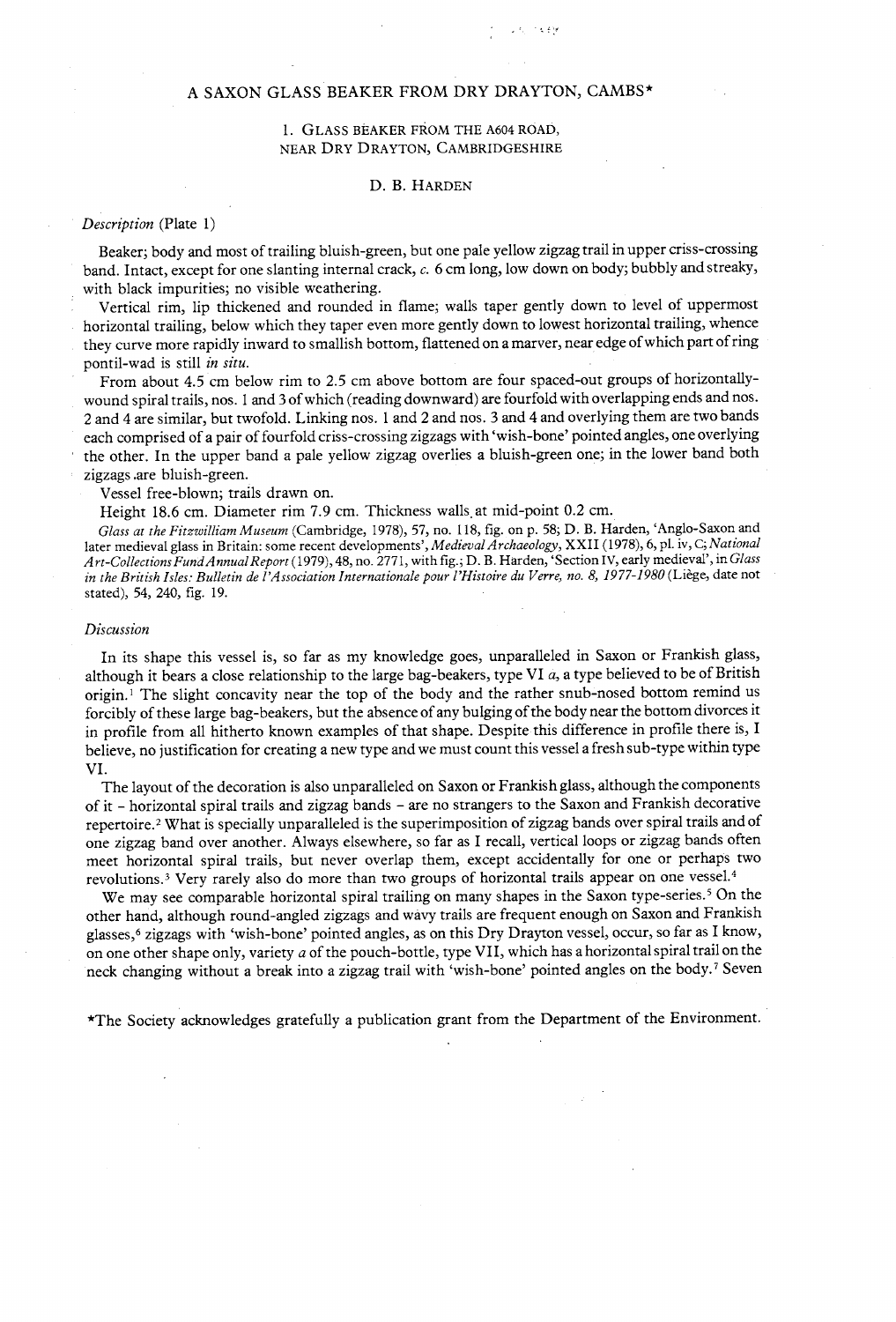### 90 D. B. HARDEN AND ALISON TAYLOR

examples of this variety of pouch-bottle are known from England (six from Kent, one from Suffolk) and I can cite none from the continent: indeed the continent seems to have produced none of the other two varieties of pouch-bottle<sup>8</sup> either, and there is every reason to believe that pouch-bottles, like bag-beakers, are a British, not a continental, form and must have had their origin in Kent.

In its decoration, therefore, as well as in its shape, this Dry Drayton vessel has a fresh and unexpected outlook. Most of the features this vessel exhibits point unhesitatingly to a date in the 7th century. Its close typological relationship to the bag-beakers, type VI, a type belonging to the 7th century,<sup>9</sup> are one good indication. Another is the very noteworthy resemblance between its zigzags and those on the pouchbottles of type VII a, another 7th-century type. There can be no question of this beaker being of earlier date. Typologically it could perhaps be later, but since its completeness and its place of discovery - far away from any known settlement-site - suggest that it must have been part of a burial of which the mechanical digger threw up no other traces, we may safely accept it as having been buried no later than the 7th century, after the close of which deposition of grave-goods with burials fell into desuetude.

Where was it made? Its shape and decorative pattern have been shown to be as unparalleled on the continent as they are in England, and since its closest relations, the other bag-beakers, were very probably made in Kent, it seems likely that this new form of bag-beaker may also be of Kentish manufacture. That its particular form of zigzag ornament with 'wish-bone' pointed angles, is also, seemingly, only found on another English type, the pouch-bottle, adds strength to this suggestion.

#### NOTES

In support of these views cf. the wide range of Saxon and Frankish material described in Harden, *op. cit.* in note 1; F. Rademacher, 'Fränkische Gläser aus dem Rheinland', *Bonnerjahrbiicher,* 147 (1942) *285-344;* W. von Pfeffer, 'Zur Typologie *merowingerzeitlicher Gläser mit Fadenverzierung', in Festschrift des Romisch-Germanischen Zentralmuseums in Mainz zur Feier seines lOOJhr. Bestehens 1952,* Bd. III, 147-60; and *id.* 'Fränkisches Glas', in *Glastechnische Berichte,* 33 (1960), Heft 4, 136-42. Cf., e.g., the broad-bodied cone-beaker from Faversham, Harden, *op. cit.* in note 1, type III *a ii 1,* fig. *25,* p1. xviii, *b.,* and a squat jar and bowl in Bonn, Rademacher, *op. cit.* in note 2, pis. 64, no. 2, and *65,* no. 2.

I know no example in Britain. For the continent see, e.g., Rademacher, *op. cit.* in note 2, pis. 48, no. 2, and 71, no. 3. Cf. Harden, *op. cit.* in note 1, fig. *25, passim.* 

Cf. *ibid.,* types III *b, VIII a iii* and iv, and XI *a,* Rademacher, *op. cit.* in note 2, pls. 64, nos. 1-2, and *65,* no. 2; von Pfeffer *(1952), Ut cit.* in note 2, fig. 3, nos. 14, 16, 18, 19.

Harden, *op. cit.* in note 1, 143fig. *25,* type VII *a* 2 (Sarre, Kent) and p1. xviii, *f,* type VII *a 1* (Bungay, Suffolk).

8. *Ibid.*, 141, fig. 25, types VII *b* and *c*.

*Ibid.,* 141.

### 2. A SAXON GLASS BEAKER FROM A POSSIBLE ROUND BARROW, AND A MEDIEVAL GALLOWS SITE AT DRY DRAYTON, CAMBS

#### ALISON TAYLOR

The beaker (Fig. 1), described above by D. B. Harden, was discovered by a workman in the bucket of his machine during improvements to the A604 in 1977, at TL *395630.* Human bones were noted on the site and so an emergency excavation was carried out over a week-end, with voluntary assistance and cooperation from the Eastern Road Construction Unit. No further grave-goods were discovered but it became apparent that there had been a low mound, perhaps originally built to cover a Saxon burial accompanied by the beaker, which had later been used for a gallows, probably in the Middle Ages.

The site lies next to the Roman road that ran from Colchester through Cambridge to Godmanchester and Ermine Street. It was an important highway in the Middle Ages and parish boundaries follow most of its length. The turn to Dry Drayton where this beaker was found is on the parish boundary and at a crossroads that was probably in existence quite early, being the quickest route between Dry Drayton and Oakington. The cross-roads are shown on a map of about 1809 in the County Record Office, which also gives a field-name near the site as "Gallas field". Farm-buildings, and later a public house, the Bell, stood here, obliterating any upstanding mound, and the area has now been landscaped as part of the new road junction.

At least half the site had been removed before it was examined archaeologically, and the entire surface

D. B. Harden, 'Glass vessels in Britain and Ireland, A.D. 400-1000', in *Dark-age Britain: studies presented to E. T. Leeds,* ed. D. B. Harden (1956), 141, 163, *fig. 25,* type VI *a, p1. xviii, d.* On the likelihood of these bag-beakers being Kentish see also J. Ypey in *Berichten van de Rijksdienst voor het Oudheidkundig Bodemonderzoek,* 8 (1957-8) 87-91.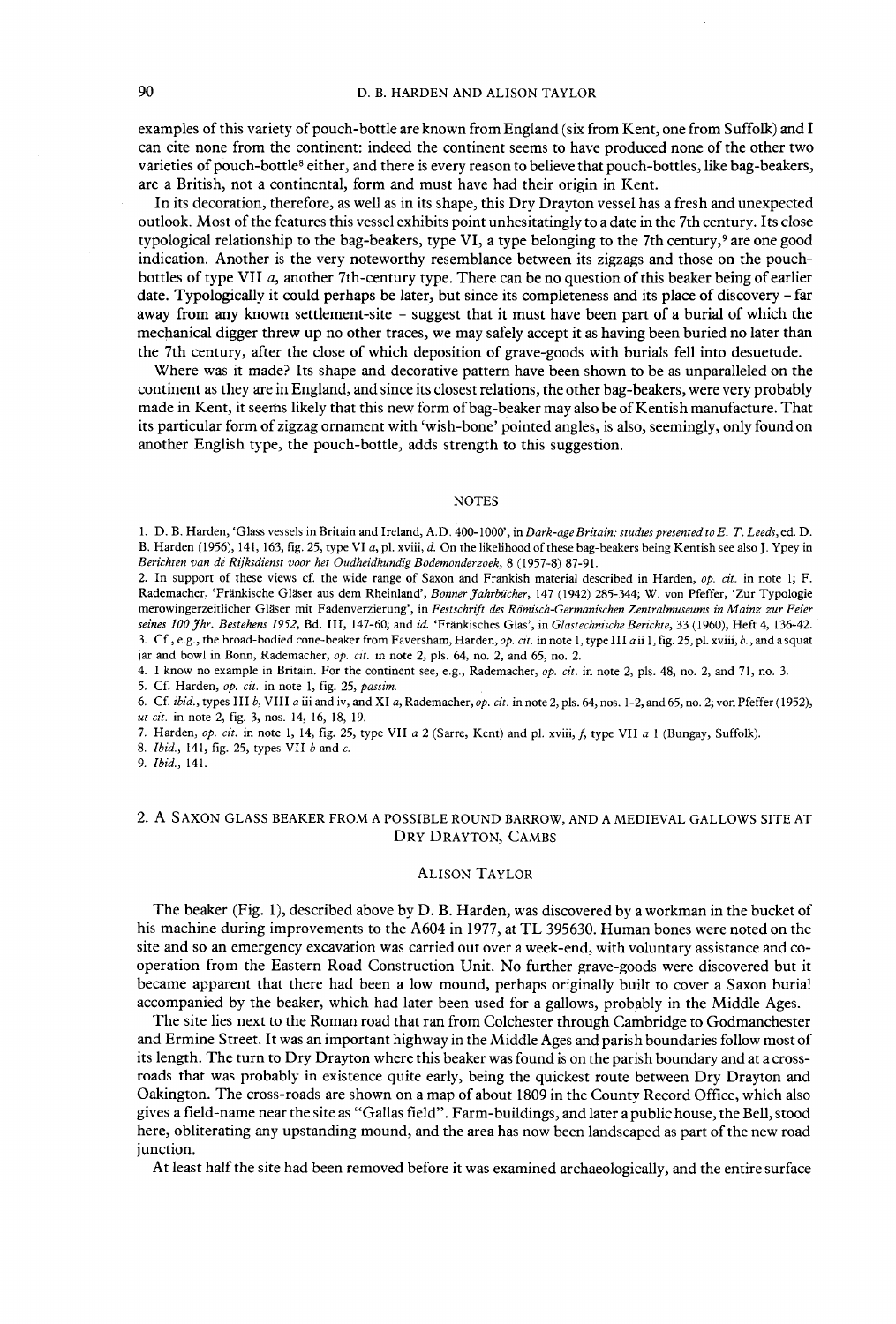was very disturbed to about 30 cm below the modern ground level. However, traces of a gravel mound were visible and a total of at least twelve skeletons recovered. Some were disturbed and disarticulated, others had been crushed by machinery and portions of most of them were missing. All were very near to the excavated surface, therefore the original depths of the graves were not known. The graves were extremely narrow, with the skeletons packed tightly into them, and in places they intercut each other. All appeared to be adults, but the conditions of the skeletons and their recovery were such that detailed analysis of the skeletons was not justified.

The dating of the mound to the Saxon period depends entirely on its association with the beaker. A complete vessel of this quality and fragility must almost certainly have been deposited originally as a grave-good, but there is a slight possibility thai it could have been brought from elsewhere as a collector's item and later lost, perhaps in the cellars of the public house. Its discovery on or very near a gallows mound would therefore be coincidental. It is particularly unfortunate that its exact location could not be determined, and that the presence of so many bodies made it impossible to tell if one had been associated with the beaker.

Early Saxon burials have been commonly found but barrows and glass vessels of this date are both very rare. In Cambridgeshire two other Saxon barrows have been recorded: one, at Bottisham, was *75cm.* high and contained an inhumation in a 1. 7m. deep grave, accompanied by a pair of gilded bronze mounts with shell and garnet bosses.' The other site, at Linton, was a large oblong mound, *53m* by 28m, containing 104 inhumations with rich grave goods. These grave goods included a cone beaker of thin greenish glass with incised linear decorations.<sup>2</sup> Necklaces with glass beads are not uncommonly found in Early Saxon cemeteries, but the only other glass objects known in this County are the beakers from Dry Drayton and Linton and a 'claw' beaker from Chatteris, found in 1 *757* with a skeleton, sword, shield boss and spear, possibly as a secondary burial in a barrow. <sup>3</sup>

Hanging and mutilation were the normal punishments in the Middle Ages, prisons generally only being used for people awaiting trial, and, until the thirteenth century they were frequently imposed by the lords of the manor who benefitted by being allowed to retain the goods the hanged thief had stolen. Later the justices of the peace, representing the Crown, came to have more control over capital punishment and most hangings took place at the County's judicial centre, which in the case of Cambridgeshire would be Castle Hill, Cambridge. Felons were not given burial in consecrated ground and would probably be disposed of without ceremony where they were hanged.

The Dry Drayton gallows were apparently owned and used by the Abbot of Crowland, who had the right of *infangenethef* on this manor.<sup>4</sup> Technically this meant he had the right to hang thieves caught redhanded on his land but, like many other lords, he often exceeded this right. One Abbot of Crowland hanged a man who stole sixteen eggs, although the theft occurred outside his liberty;<sup>5</sup> therefore it would not be surprising if these gallows were well-used.

Gallows, which are often remembered in names such as "Gallows" or "Galley" field or hill, were normally sited on parish boundaries, in order to be as far from human habitation as possible. The only surviving (and much restored) example in Cambridgeshire is the Caxton Gibbet on the *A45.* They were often placed on low mounds and it is likely that suitable historic or natural features might be used for convenience, although there is a possibility of folk-memory relating to certain places. The use of the Bran Ditch, another Early Saxon earthwork, for hanging and burying felons has been discussed by David Hill in an earlier volume of these Proceedings. <sup>6</sup>

This glass beaker and its site are of exceptional interest if they represent an Early Saxon primary burial in a round barrow. The location of such a barrow on a Roman Road is also significant as it indicates the highway was important in the seventh century, which also means that the parish boundaries could have been laid out at a very early date. Re-use of the site for a gallows was probably due to the convenient shape of the mound and its situation on a highway and parish boundary.

#### **NOTES**

Royal Commission on Historical Monuments *North East Cambridgeshire (1972), 13.* 

R. C. Neville, "The Anglo Saxon Cemetery on Linton Heath". *Archaeol. J. 11, (1854) 95-115.* 

Victoria County History, *Cambridgeshire and the Isle of Ely I (1938), 312.* 

*"Placita de quo Warranto'.',* Royal Commission, 1818, *103.* 

*"Placita de quo Warranto",* Royal Commission, *1818, 519,* quoted by H. S. Bennet in *"Life on the English Manor 1150-1400" (1956)*, 196.

D. Hill, "The Cambridgeshire Dykes" *PCAS 66 (1977) 126-8.*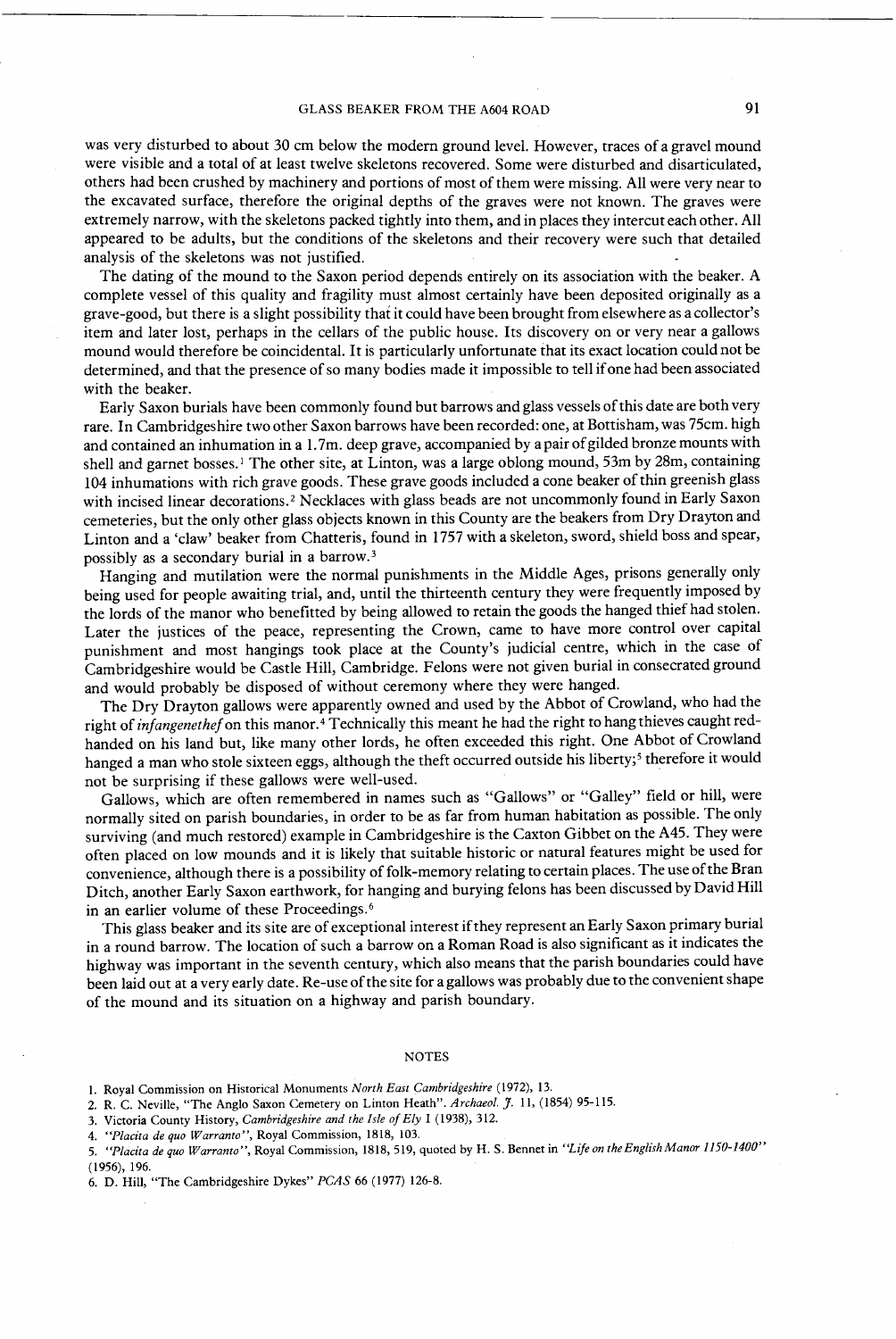

Plate 1. Saxon glass beaker from Dry Drayton, Cambridgeshire *Photograph by courtesy of the Fitzwilliam Museum.*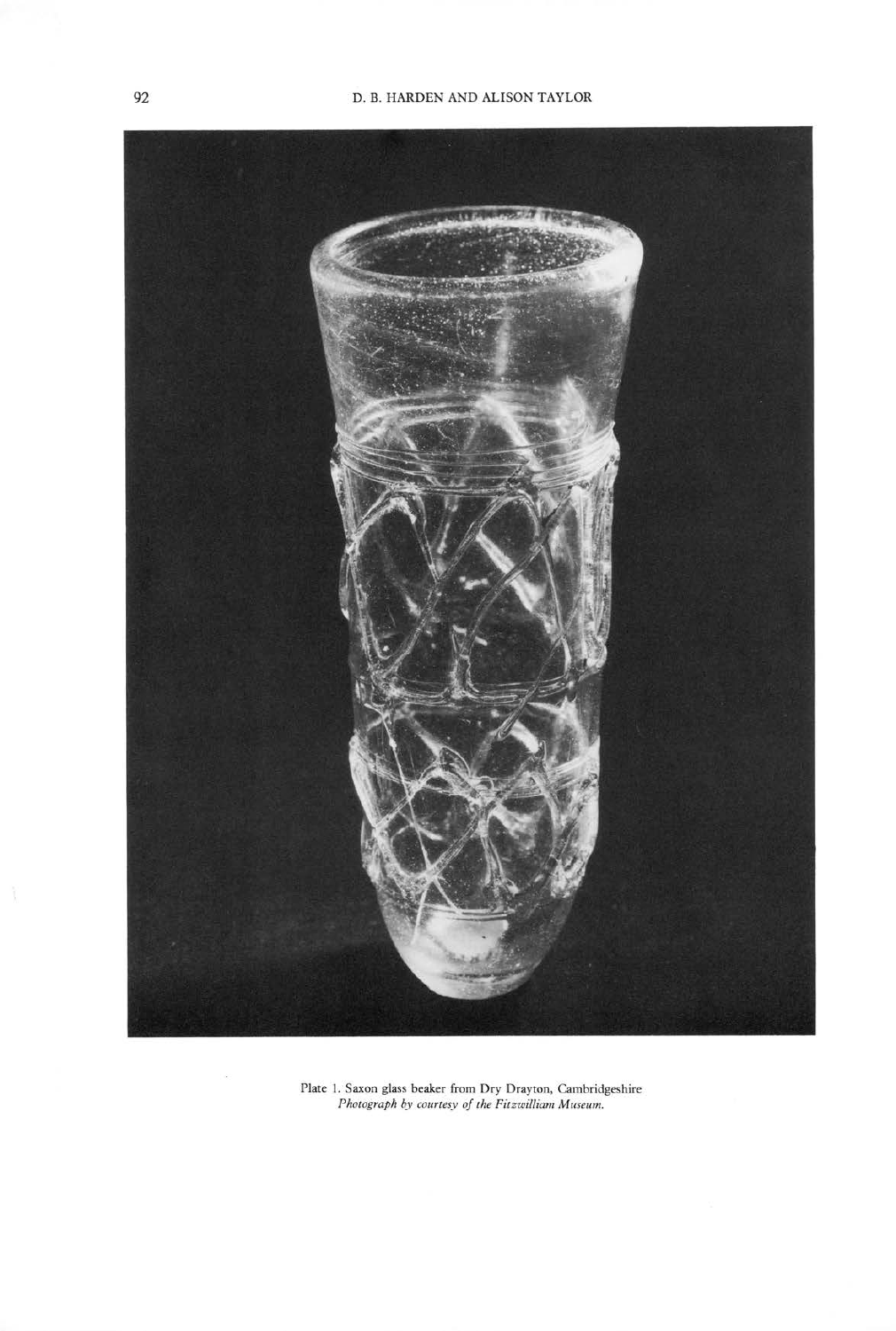### GLASS BEAKER FROM THE A604 ROAD 93



Fig. 1. Saxon glass beaker from Dry Drayton. Scale  $\frac{1}{2}$ *From a drawing from R. Powell*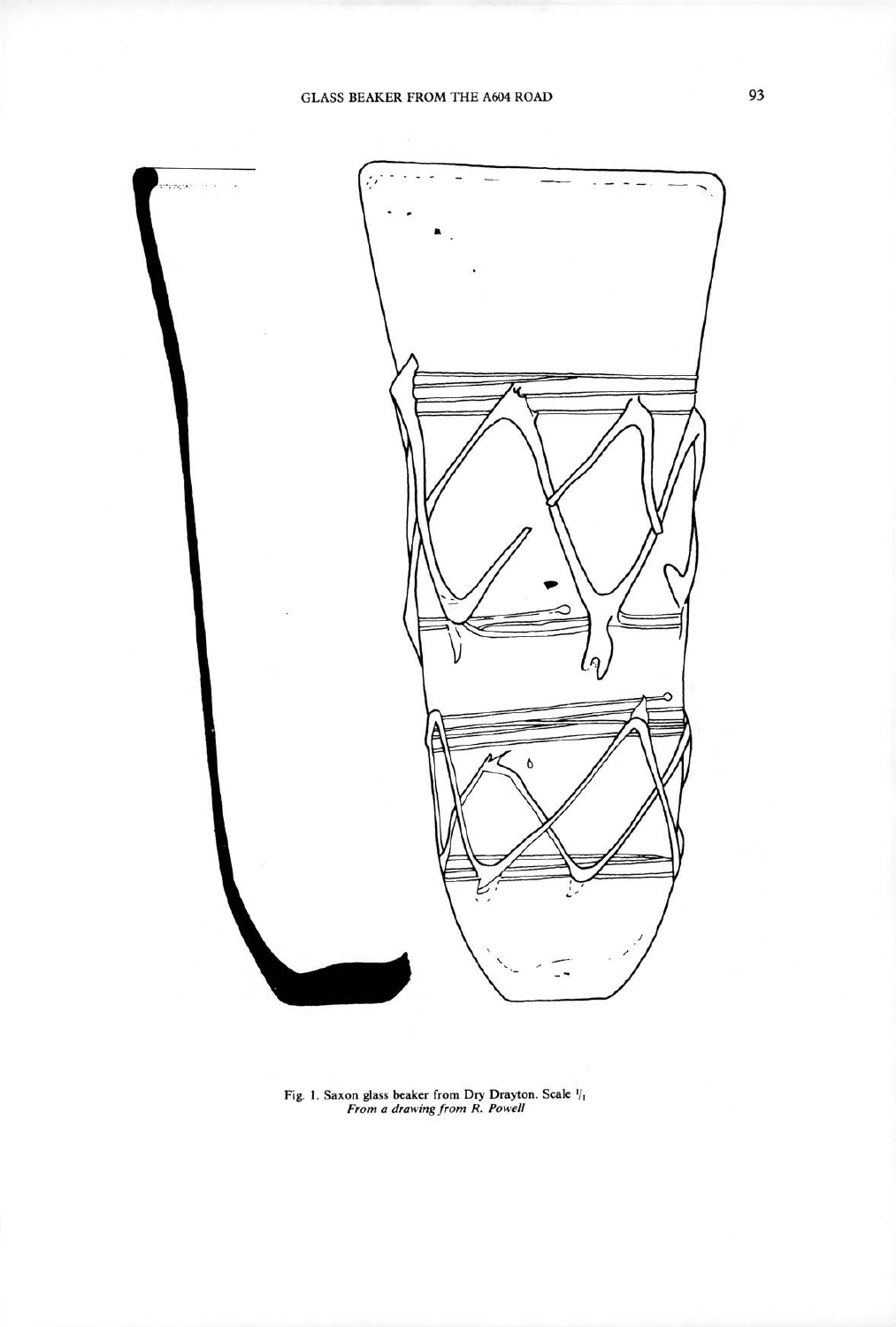$\label{eq:2} \frac{1}{\sqrt{2}}\int_{0}^{\infty}\frac{d\mu}{\mu}\left(\frac{d\mu}{\mu}\right)^{\mu}d\mu.$  $\label{eq:2} \mathcal{L} = \mathcal{L} \left( \mathcal{L} \right) \mathcal{L} \left( \mathcal{L} \right)$  $\frac{1}{2}$ an di Kabupatén<br>Kabupatèn Kabupatèn  $\sim 10^7$  $\label{eq:2.1} \begin{split} \mathcal{L}_{\text{max}}(\mathbf{r},\mathbf{r})&=\mathcal{L}_{\text{max}}(\mathbf{r},\mathbf{r})\\ &\leq \mathcal{L}_{\text{max}}(\mathbf{r},\mathbf{r})\\ &\leq \mathcal{L}_{\text{max}}(\mathbf{r},\mathbf{r})\end{split}$  $\label{eq:2.1} \mathcal{F}(\mathcal{A}_{\mathcal{A}}) = \mathcal{F}(\mathcal{A}_{\mathcal{A}}) = \mathcal{F}(\mathcal{A}_{\mathcal{A}}) = \mathcal{F}(\mathcal{A}_{\mathcal{A}})$  $\mathcal{F}(\mathcal{L})$  . In particular,